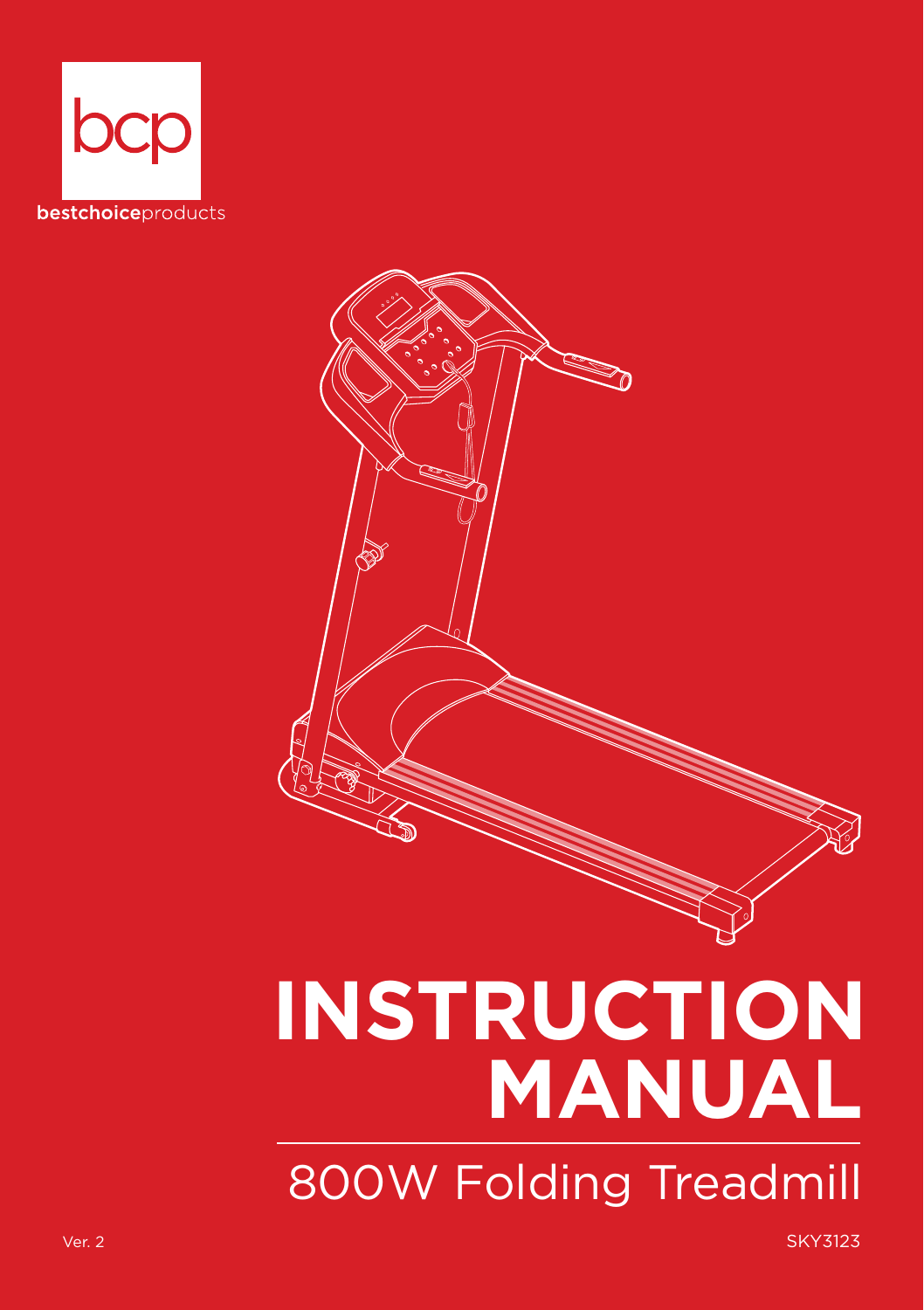## **NOTICE**

Please retain these instructions for future reference.

- Do not stand on or use any part of this item as a step ladder.
- Firmly secure all bolts, screws and knobs before use.
- Reconfirm that all bolts, screws, and knobs are secure every 90 days.
- Do not use or store this item in the proximity of open flame or flammable/combustible chemicals.
- If any parts are missing, broken, damaged, or worn, stop using this product until repairs are made and/or factory replacement parts are installed.
- Do not use this item in a way inconsistent with the manufacturer's instructions as this could void the product warranty.
- This product has a weight capacity of 250 lbs. Please do not exceed that amount of weight on the chair.
- This product contains small parts for assembly. Keep small children and pets away while assembling this product.

## **CAUTION DURING USE**

- Place the machine on flat ground. Do not use it in the following places:
	- Outdoors
	- Slanted ground
	- Direct sunlight
	- Near heat sources like a heater/fireplace
	- Places with excessive noise
	- Enclosed spaces or areas without proper air circulation.
- Errors may appear if the power supply is not stable. Do not plug into the same wall outlet as computers, air conditioners, etc.
- Be careful of children or other objects while folding and unfolding the machine.
- Do not start the machine when it is folded.
- Make sure the running belt is fastened before use.
- Do not put the machine near wet objects or water. Errors may occur if item gets wet.
- Do not place any objects 6 feet behind the machine.
- Do not stand on running belt when starting the machine.
- Stop immediately at the first sign of nausea.
- Increase treadmill speed slowly; do not immediately jump to an increased pace.
- Do not stand on belt while adjusting.
- Wear athletic shoes and athletic clothing when using this machine.
- Children, elderly, pregnant women, and patients recovering from injuries or surgery are prohibited to use the machine.
- Clip the safety key onto your clothing during use.
- Firmly hold the railings during use.
- Do not place any objects on the machine.
- Please turn off machine and unplug after using.
- Unplug when moving the machine or changing parts.
- Do not disassemble the machine without professional supervision.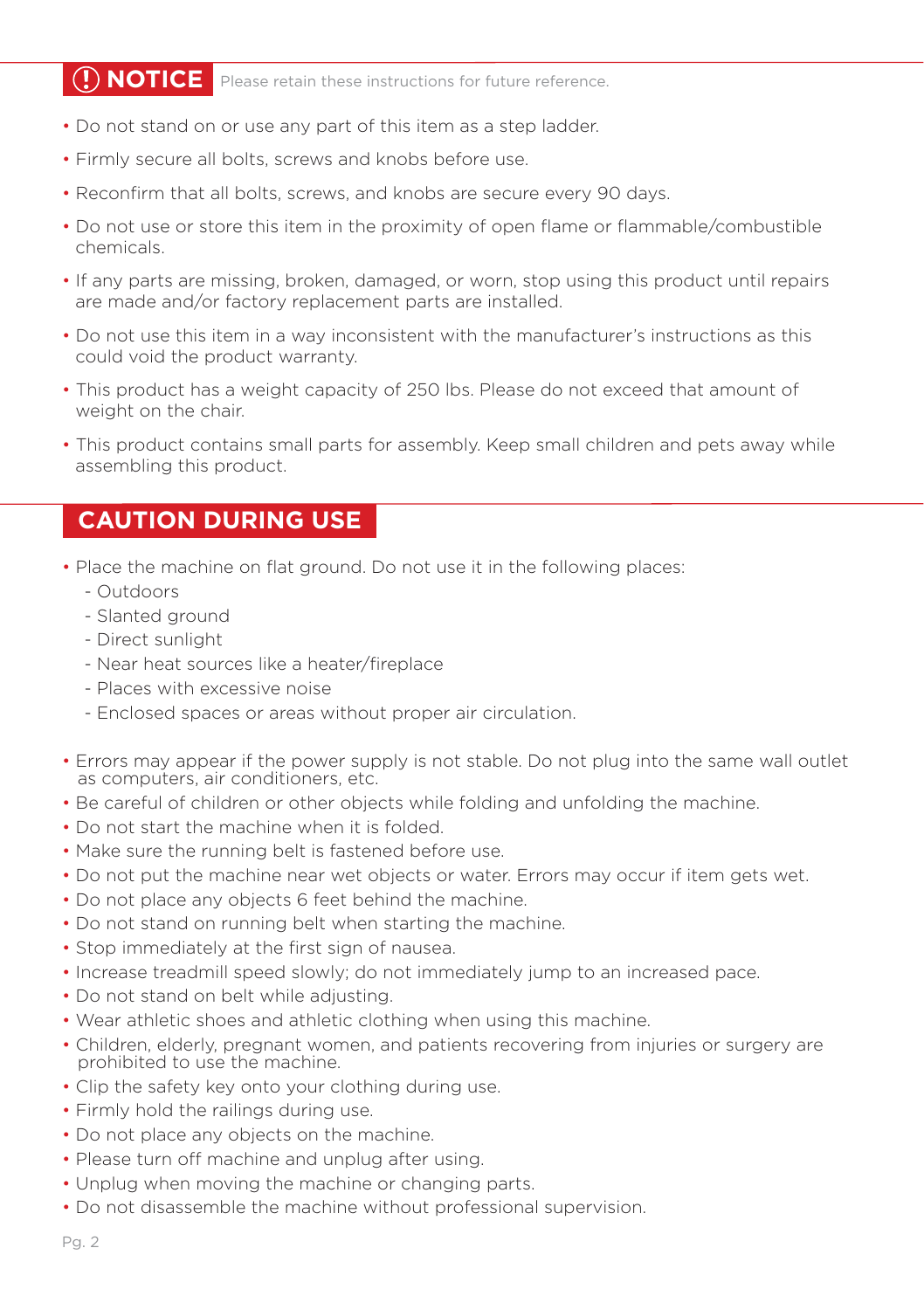

2 PCS | | 1 PCS | | 1 PC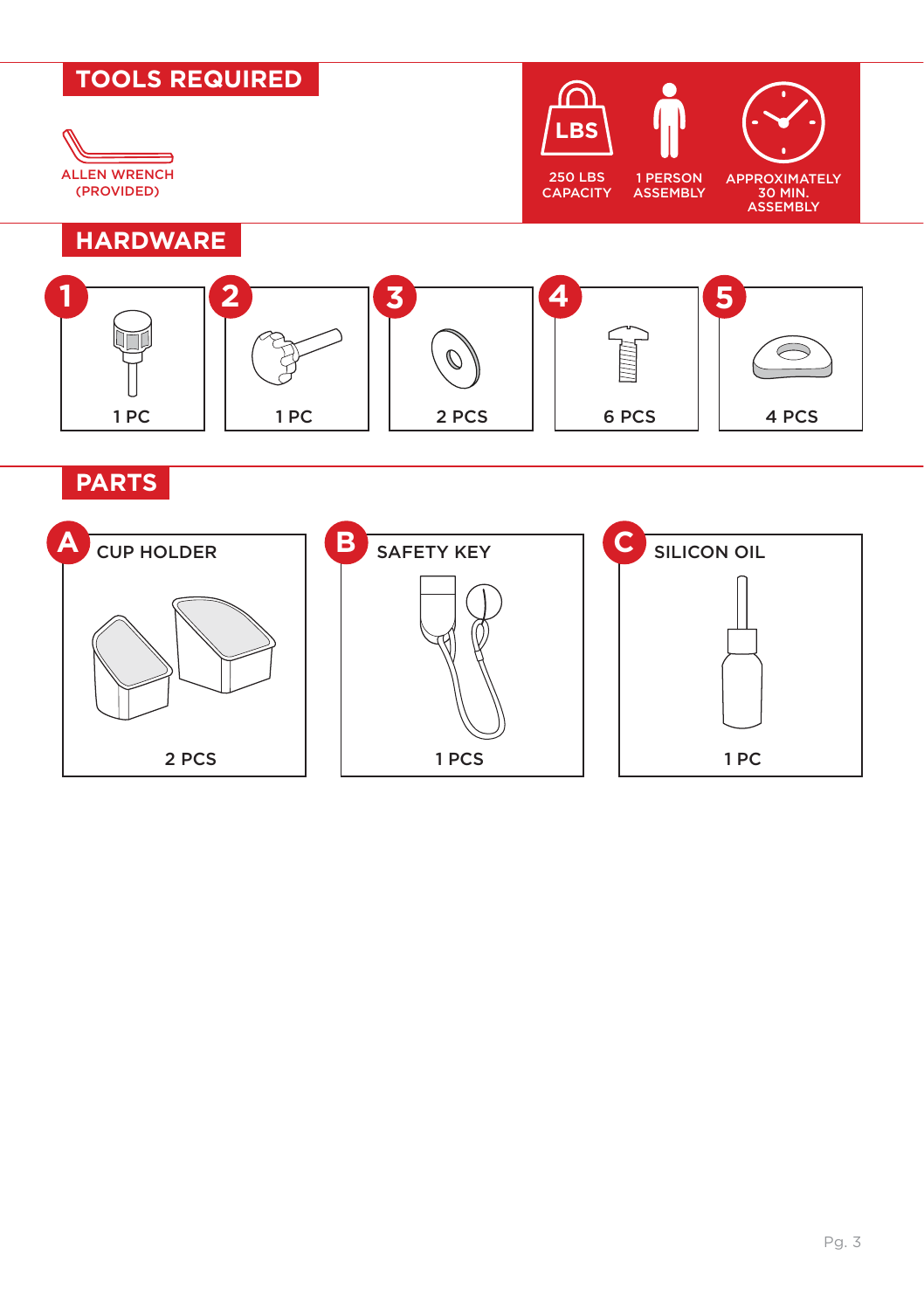## **THE PRODUCT ASSEMBLY**

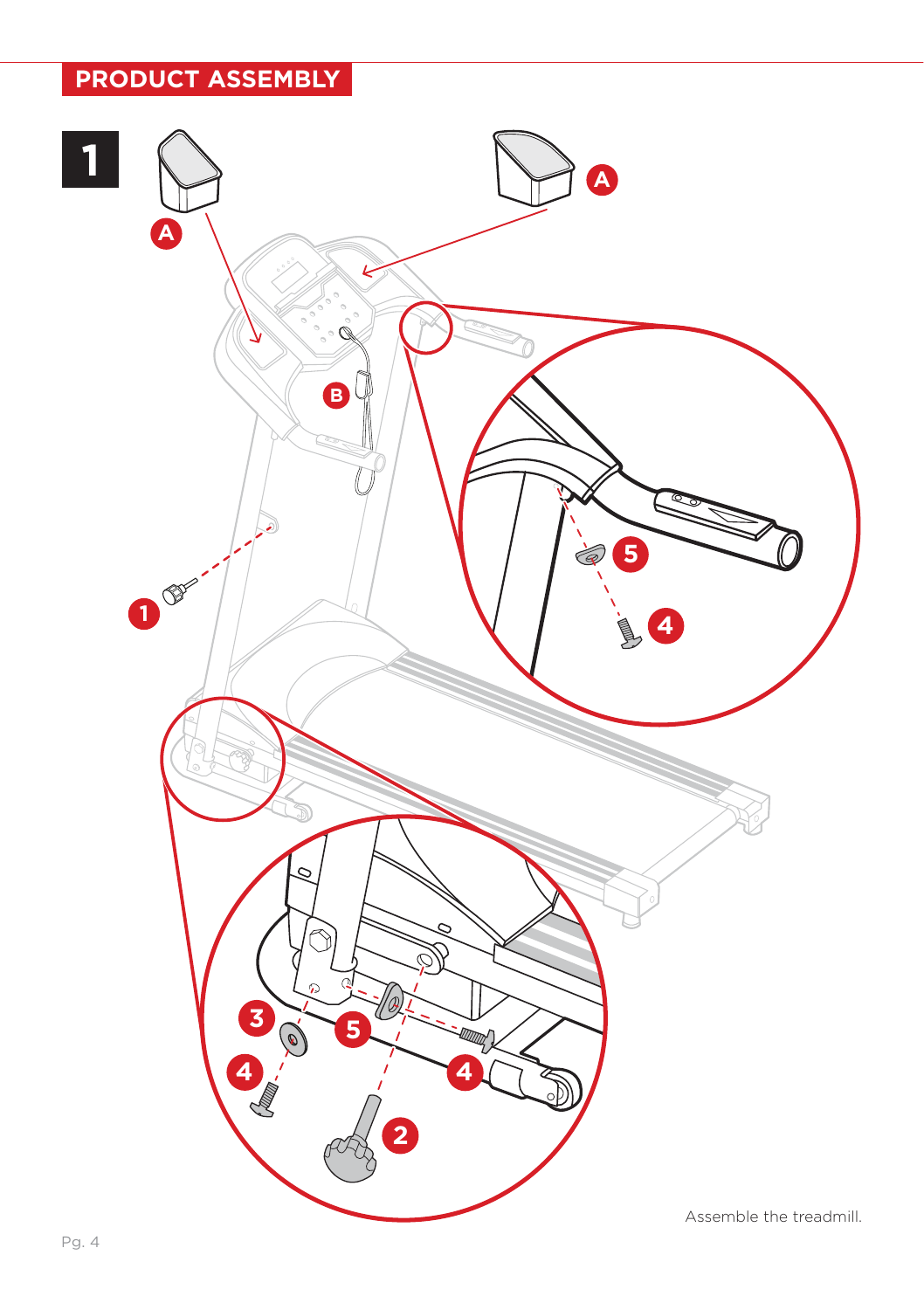## **DISPLAY MONITOR**



- Max speed is 7.5 miles/hour and minimum speed is 0.6 miles/hour.
- After pushing "START", the treadmill will being operation at 0.6 miles/hour.
	- Start: Power on the treadmill.
	- **Prog:** Choose a workout program.
	- Mode: Switch display between speed, elapsed time, calories burned, or scan.

Scan: Display automatically toggles between speed, elapsed time, and calories burned.

- Stop: Stop treadmill operation.
- + : Increase speed
- - : Decrease speed
- Quick select speed options
- Safety key

## **WORKOUT PROGRAMS**









- Press "PROG" to choose between three 30-minute workout programs:
	- Beginner: an introductory workout with a speed range of 1 to 5.
	- **Intermediate:** a moderate workout with a speed range of 1 to 8.
	- **Advanced:** a difficult workout with a speed range of 2 to 9.
- Press "START" to begin a workout program. *Note: you cannot increase or decrease speed during a workout program.*
- Press "STOP" or remove the safety key to stop a program and end your workout.
- For an emergency stop, pull out the safety key.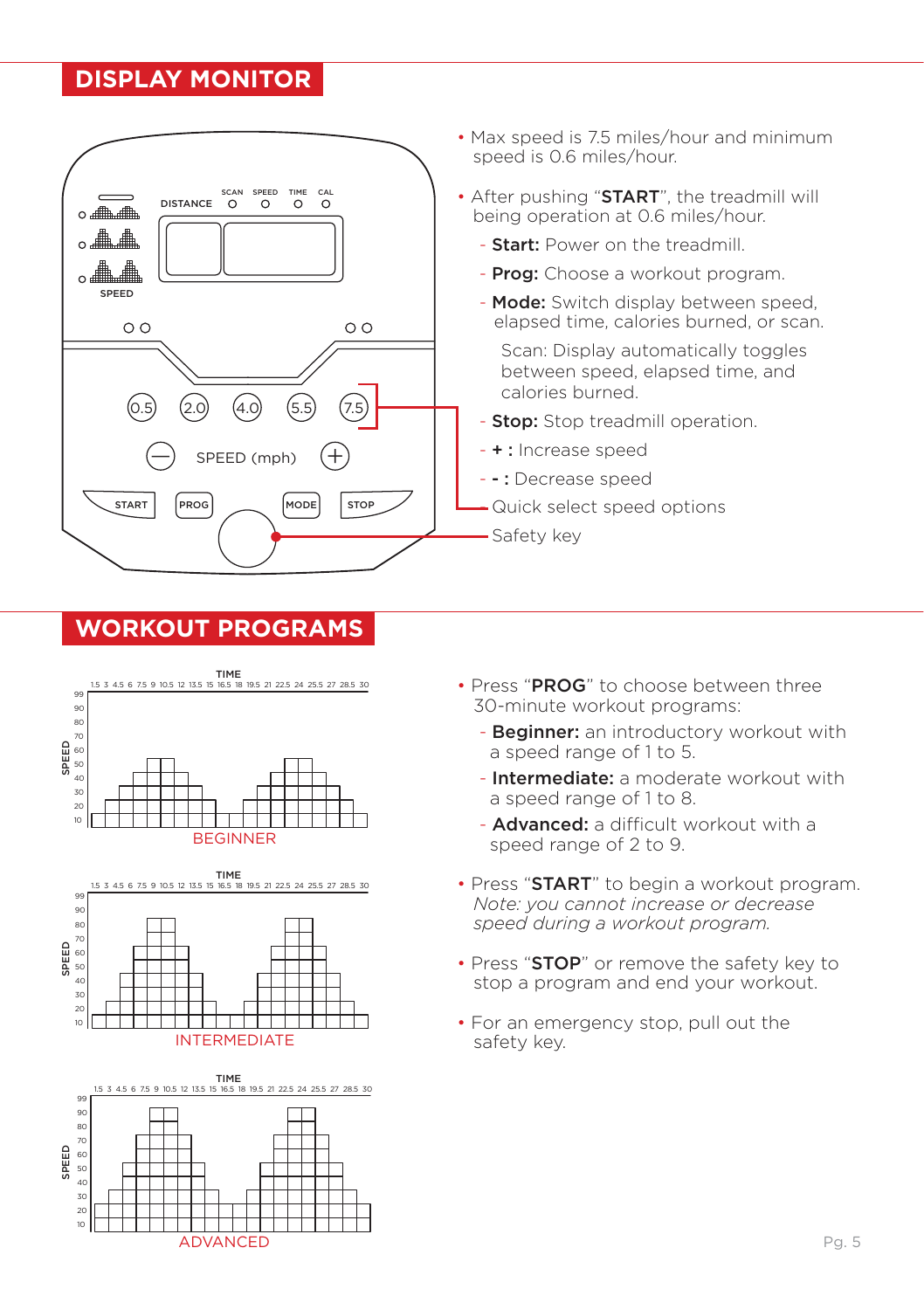## **HEART RATE MONITOR**



• Place a hand on a heart rate grip reader during your workout to monitor your heart rate.

## **ERROR CODES**

- ERR: The safety key is removed E6: Motor error E2: Motherboard error E4: Motherboard error E5: Overcurrent protection
	-
	- E7: Interrupted communication
	- E8: Overload error

## **FOLDING/UNFOLDING**





#### FOLD:

- 1. Loosen the part 2 knob and lift up on the running board to fold the treadmill.
- 2. Secure the frame to the running board by tightening the part 1 knob on the left handrail.

#### UNFOLD:

- 1. Release the tension on the part 1 knob and unfold the treadmill.
- 2. Tighten the part 2 knob to lock the treadmill in place.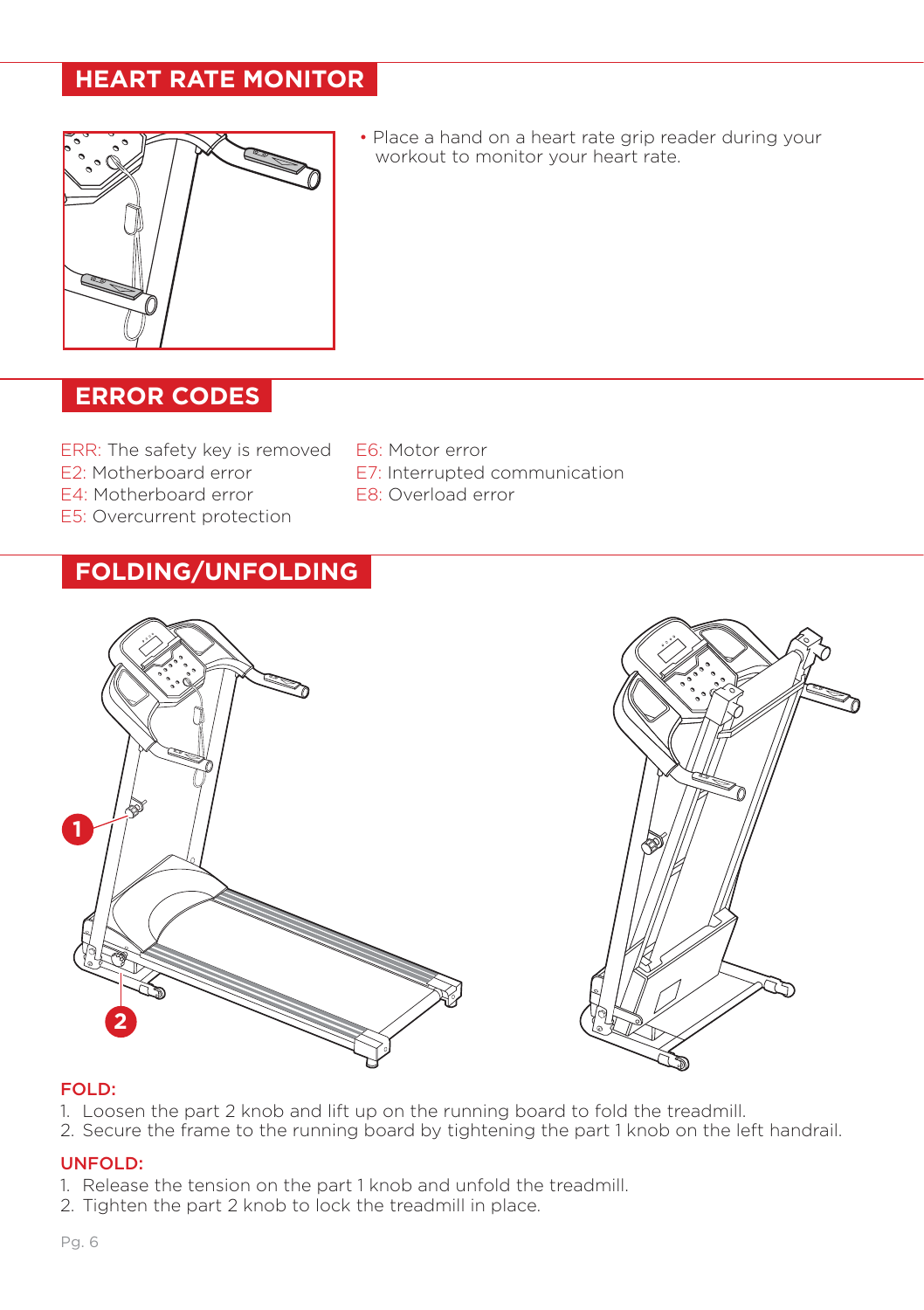## **APPLYING SILICONE OIL**

- 1. Pull up on the running belt to reveal the running board.
- 2. Apply silicone oil directly to the running board underneath the running belt.
- 3. Turn the treadmill on and let it run for 3 minutes.
- 4. Repeat this after 30 hours of treadmill use to extend the life of the treadmill.

## **TROUBLESHOOTING**



#### RUNNING BELT DEVIATES TO THE LEFT

- 1. Start the treadmill at 1-1.5 miles/hour.
- 2. Use the provided hex key to turn the screw on the back left of the machine clockwise.
- 3. Let the machine run for 1 to 2 minutes and adjust as necessary until the belt is in the center of the running board.



#### RUNNING BELT DEVIATES TO THE RIGHT

- 1. Start the treadmill at 1-1.5 miles/hour.
- 2. Use the provided hex key to turn the screw on the back right of the machine counterclockwise.
- 3. Let the machine run for 1 to 2 minutes and adjust as necessary until the belt is in the center of the running board.



#### RUNNING BELT STUCK IN PLACE

1. Use the provided hex key to turn both screws on the back of the machine clockwise until the issue is solved.